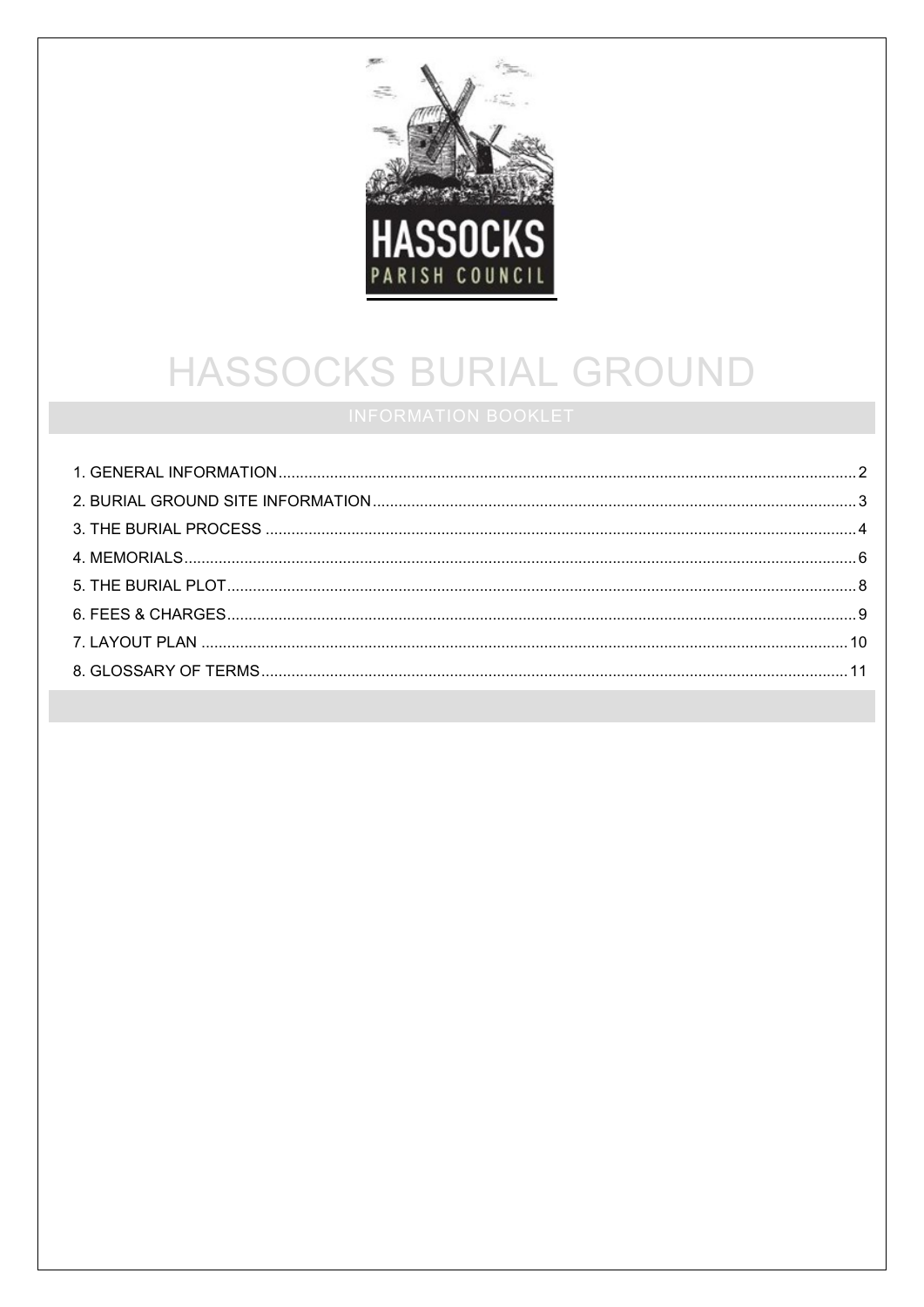# 1. GENERAL INFORMATION

<span id="page-1-0"></span>The Hassocks Burial Ground is located in a rural setting at the east end of the village, with views to the South Downs and Jack and Jill Windmills. It has been landscaped with separate areas for burials and for the interment of cremated remains, with a sympathetically designed Memorial Garden.

Hassocks Parish Council is responsible for the management and maintenance of the Burial Ground and is keen to ensure that the needs of mourners and future visitors are catered for as sympathetically as possible.

#### GENERAL ENQUIRIES

All enquiries, in the first instance, should be made to Hassocks Parish Council offices in Adastra Park, Keymer Road Hassocks. Tel: 01273-842714 or Email: info@hassocks-pc.gov.uk. Detailed plans and registers are kept in the Council offices and information may be sought, regarding plots during normal office opening hours.

#### CHANGE OF ADDRESS

It is very important when trying to contact the owner of a plot to have current contact details available to the Council. If you change address, please advise the Council without delay.

#### ANIMAL BURIALS

The Hassocks Burial Ground has no facilities for animal burials.

#### SERVICE STANDARDS

Hassocks Parish Council sincerely hopes that the service it provides proceeds in accordance with your wishes. If you are not entirely satisfied with the service you receive, please let us know and we will do our best to resolve the situation.

We also value any comments you may have, since they could help us to improve our service in the future.

#### DISCLAIMER

It should be noted that all information within this document is correct at time of printing. Whilst every effort has been made to ensure the accuracy of this information the Council accepts no responsibility for errors which may occur and reserves the right to change or amend as necessary.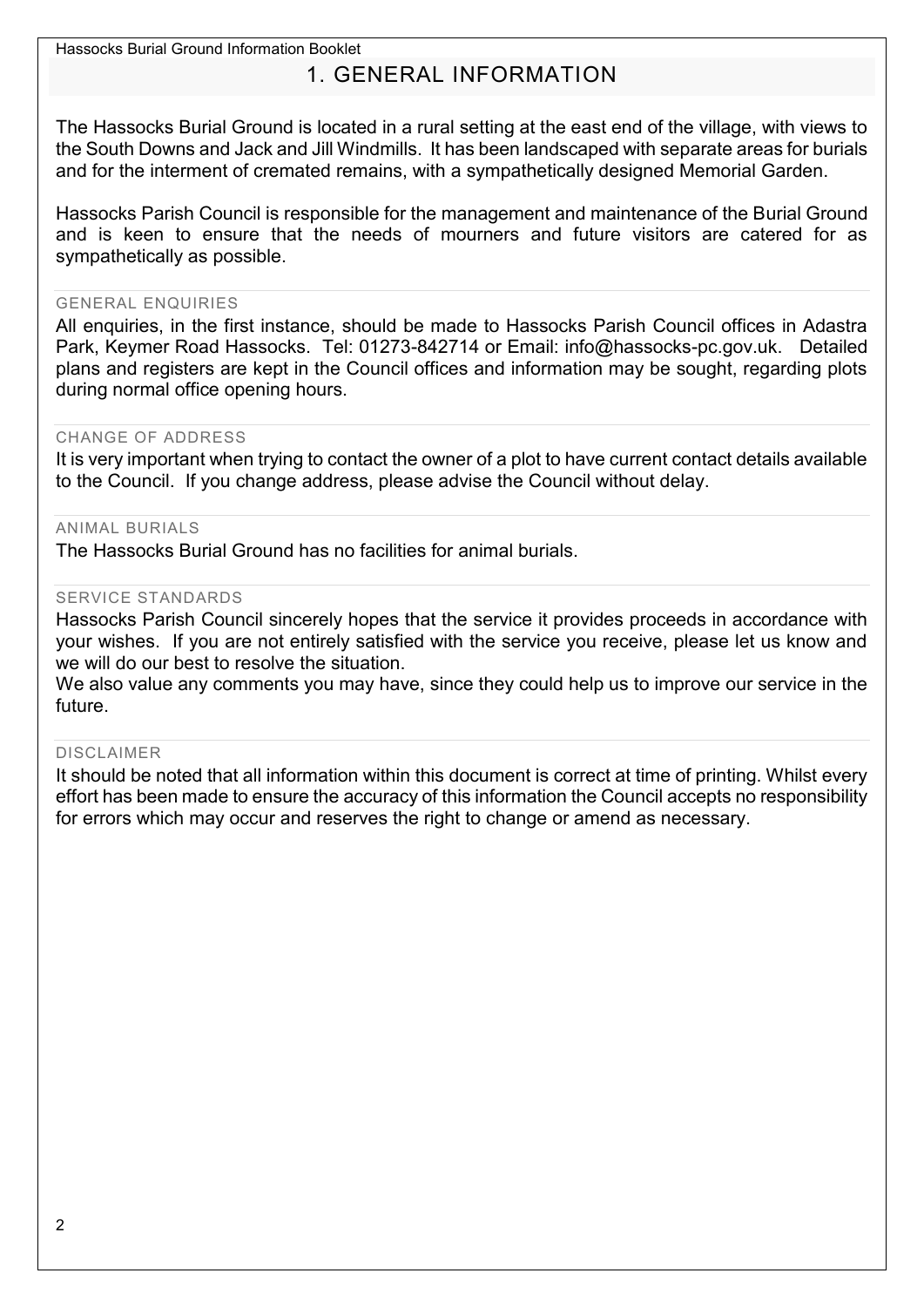# 2. BURIAL GROUND SITE INFORMATION

#### <span id="page-2-0"></span>ACCESS

The Burial Ground is situated on Keymer Road at the east end of the Village, opposite St Cosmas and St Damian church. (B2116).

#### OPENING TIMES

The Burial Ground is open to the public from 8.00am till dusk, but the Parish Council reserves the right to close the grounds and limit entry at any time.

#### CAR PARKING

There are two entrances; one for pedestrians and a second for vehicular access. Drivers are respectfully asked not to park on the grass verges. The car park is normally open for visitors use from 9am to 3.30pm Monday to Friday.

It may be necessary at times to ask drivers to move their vehicles if they are restricting the access of a funeral cortège. Disabled parking facilities are provided. Visitors are advised not to leave vehicles unsecured. All vehicles left within the Burial Ground site are left at the owner's risk.

#### TOILETS

There are no toilet facilities at the Burial Ground. The nearest public toilet is situated in Adastra Park.

#### RUBBISH

There are two bins situated to the west of the Burial Area. A compost bin for the disposal of compostable items only such as flowers or plants, and a litter bin for all other rubbish.

#### DOGS

Dogs are not permitted in the Burial Ground (with the exception of guide dogs).

#### WATERING

A water point is situated to the west of the Burial Area and a watering can is provided for your use and can be found at the tap. Please return the can to the tap when you have finished with it and ensure that it is left empty. When watering, visitors are asked not to use pesticides or insecticides in the water. Please note that this water is not for drinking.

#### SECURITY

The Council cannot accept responsibility for the security of any memorial, plants, flowers or other items placed in or on graves.

#### CHILDREN

Families with children are most welcome to visit the Burial Ground. It is however important that children are kept under supervision at all times.

#### ANTI-SOCIAL BEHAVIOUR AND/OR UNSEEMLY BEHAVIOUR

People in the Burial Ground shall not:-

- Behave in a noisy, disorderly, or indecent manner, be intoxicated, gamble or play any game, use any abusive language or trespass upon any portion of the cemetery not for public use,
- Damage or destroy any tree, shrub, plant, headstone, seat or any other property within the cemetery,
- Ride a bicycle, motorbike or drive any motor vehicle other than those authorised by the Council.
- Obstruct any officer, or any other person employed by the Council, in the execution of their duties.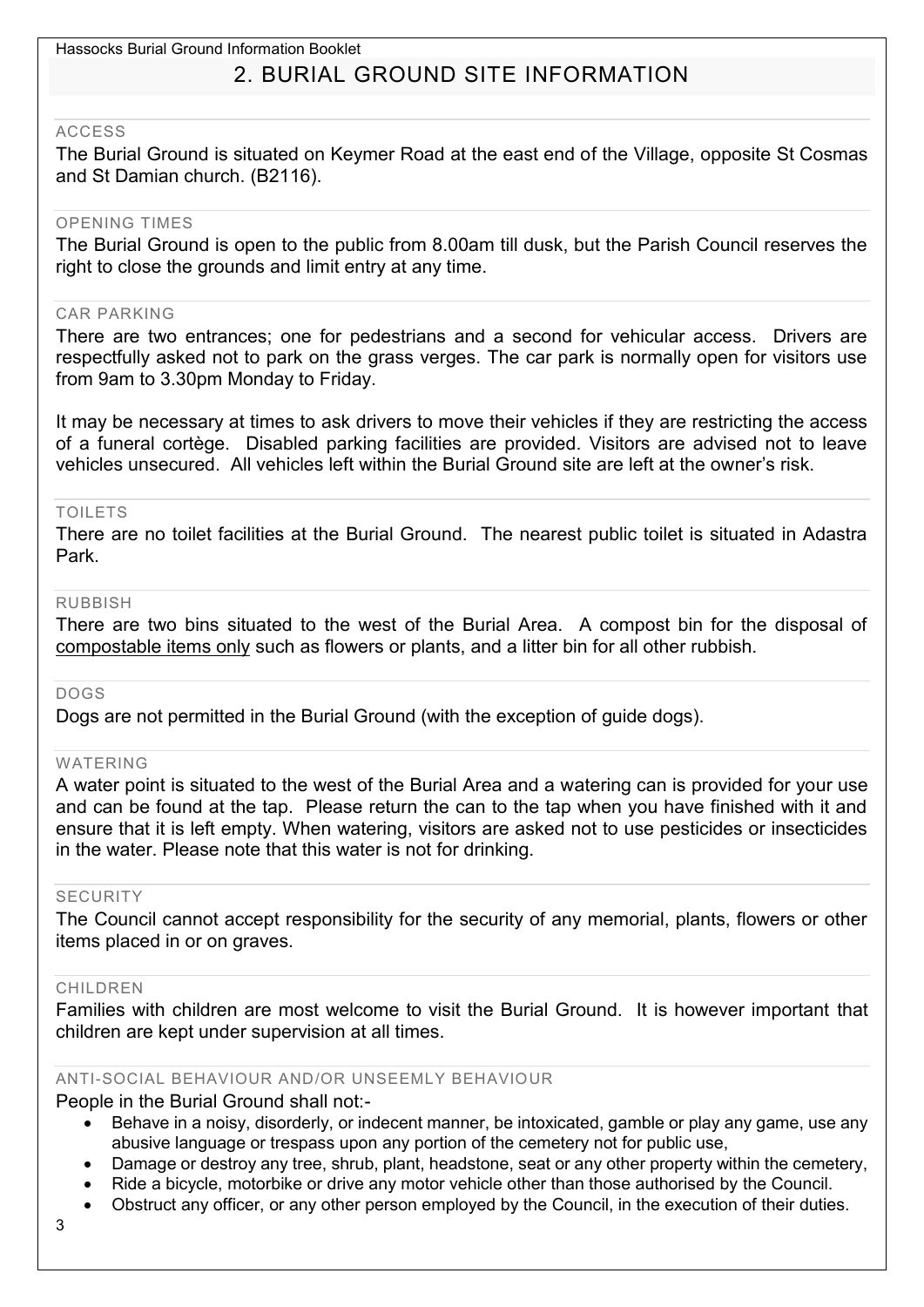# 3. THE BURIAL PROCESS

#### <span id="page-3-0"></span>DEED OF GRANT OF EXCLUSIVE RIGHT OF BURIAL

The Exclusive Right of Burial for a period of 50 years may be purchased, either at the time of submitting a notice for an interment, or for future use. Grave spaces may be purchased by either residents or non-residents of Hassocks. However, where non-residents purchase grave spaces, the charges are increased by five times the residential rate.

Proof of residency will be required when purchasing an Exclusive Right of Burial. In cases where the deceased is not the Deed Holder, proof of residency will be required for interments.

Where a long term resident of Hassocks has been accommodated outside Hassocks in a residential care, nursing or family home due to health problems, the Parish Council may, at its sole discretion, continue to apply the lower residential rate so long as it can be demonstrated\* that the deceased lived in Hassocks immediately before moving to the nursing facility.

\*Entry on electoral role, council tax bills, utility bills or similar documentation.

The selection of grave spaces shall be determined by the Council who will nevertheless take into consideration the purchaser's wishes where possible.

#### INTERMENTS

Notice of interment must be given on the Council's printed forms and must be completed properly and in full. Responsibility for any errors and omissions rests with the person submitting the Notice. No grave can be made deeper after the first interment. Notices must be received by the Council at least three clear working days before the date of interment. Fees payable to the Council (as listed on page 9) shall accompany the interment form and cheques should be made payable to "Hassocks Parish Council". (Please note that the fee for the right of burial does not include grave digging).

Please note, for burial interments it may be necessary to temporarily mound soil onto adjoining graves. Protective boarding may be placed also onto adjoining graves during burials.

#### EXISTING EARTHEN GRAVES

Where the interment will involve re-opening an existing grave space, it will be necessary for the person giving notice to produce the Deed of Grant of Exclusive Right of Burial. Where the name on the Deed is not the same as that of the person giving notice, a letter will also be required from the Grantee authorising the prospective interment in that grave space.

Please note that in the case of second interments, any planted area will be removed along with the headstone and this should be borne in mind.

#### GRAVE CARE FOLLOWING BURIAL

Backfilling of graves will not normally begin until mourners are making their way out of the Burial Ground. Graves are left slightly mounded to allow for settlement and flowers delivered at the time of the burial will be carefully placed on the grave by the Funeral Director's staff upon completion of backfilling.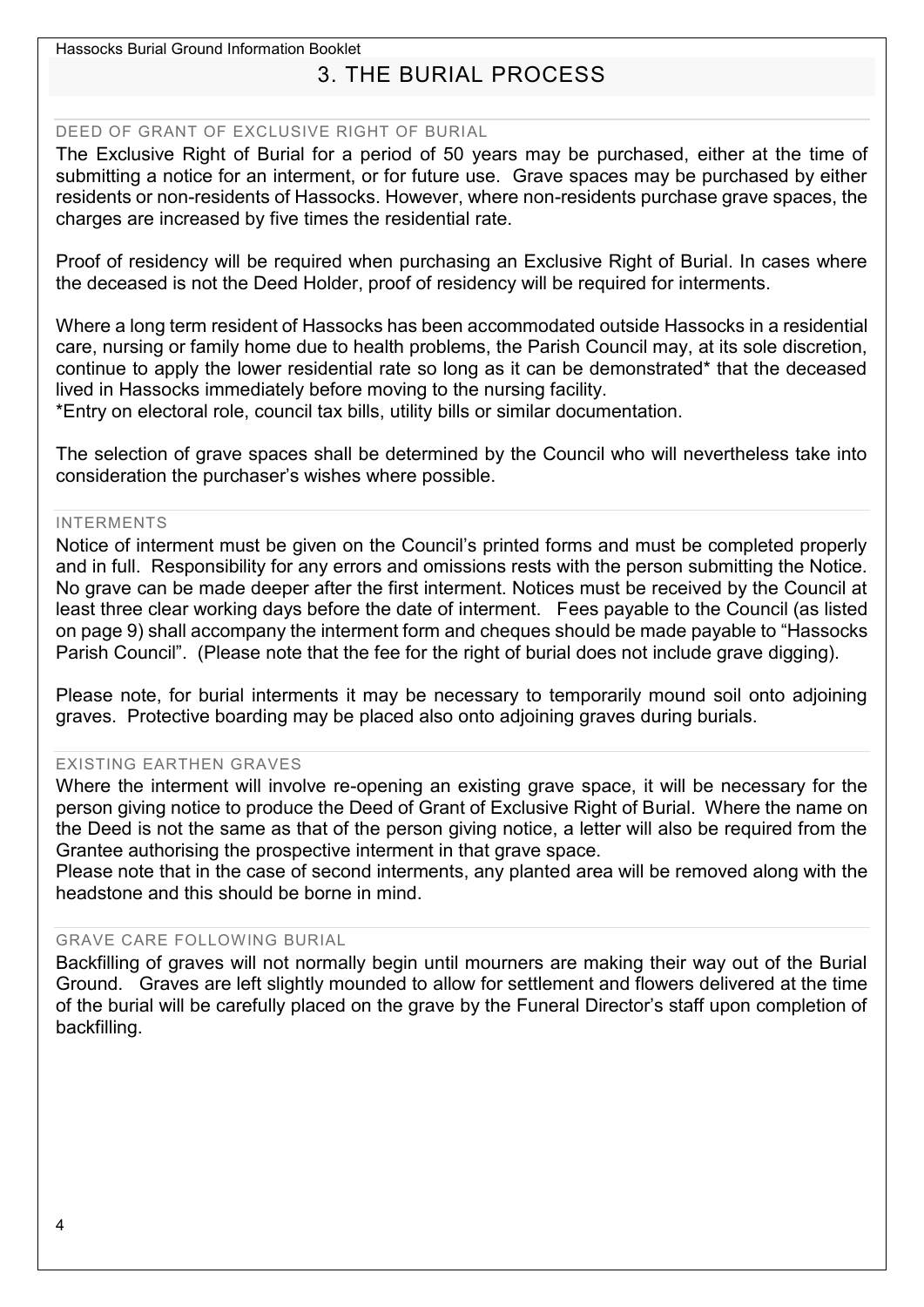#### CREMATION AREA

An Exclusive Right of Burial for 50 years can be purchased for the interment of cremated remains in Hassocks Burial Ground.

Two areas are available for the interment of ashes, either in biodegradable caskets or loose into the ground. The North Section of the Memorial Gardens allows for the interment of ashes in numbered plots and the South Section provides plots for the interment of ashes marked by flat tablet memorials. Full burial plots can also be purchased for the interment of ashes.

The scattering of ashes is not permitted anywhere in the Burial Ground.

#### CERTIFICATE FOR BURIAL OR CREMATION

The Certificate for Burial or Cremation, issued by the Registrar of Births and Deaths, must be delivered to the Council in advance of interment. No funeral will take place without production of such certificate.

#### HOURS OF INTERMENT

Except on production of a certificate that immediate burial is necessary on the grounds of public health, interments shall take place between the hours of 12.00 midday and 3.30 pm Monday to Friday. No interments shall take place on Saturday, Sundays or on Statutory or Public Holidays.

#### RELIGIOUS ARRANGEMENTS / ARRANGEMENTS WITH THE MINISTER

The Hassocks Burial Ground is a non-denominational site. Those persons having charge of the funeral and requiring their site to be blessed are responsible for making the necessary arrangements. This should be agreed with the Council in advance. The Council undertakes no responsibility in this matter.

#### FUNERAL CORTÈGES

All funeral cortèges whilst within the Burial Ground shall be strictly subject to the direction of the Supervisor. No musicians accompanying a funeral shall be permitted to play within the Burial Ground without the prior knowledge and consent of the Council.

#### LOST DEED OF GRANT OR TRANSFER TO ANOTHER PERSON.

Where the Deed of Grant has been lost, it will be necessary for the person giving notice to provide proof of their identity and (if that person is not the Grantee) to provide a letter of authorisation from the Grantee. A charge may be payable for this service.

Where the Grantee is the deceased, authority for the interment is presumed by Section 10(6) of the Local Authorities Cemeteries Order 1977. The personal representative or person entitled to claim ownership must produce to the Authority the Grant of Probate, Grant of Letters of Administration or other legal documentation in order to prove entitlement. Once this has been established and the current fee paid, ownership can be legally transferred.

The owner of the Exclusive Right of Burial may transfer ownership to any other person upon completion of a Form of Assignment. A charge maybe payable for this.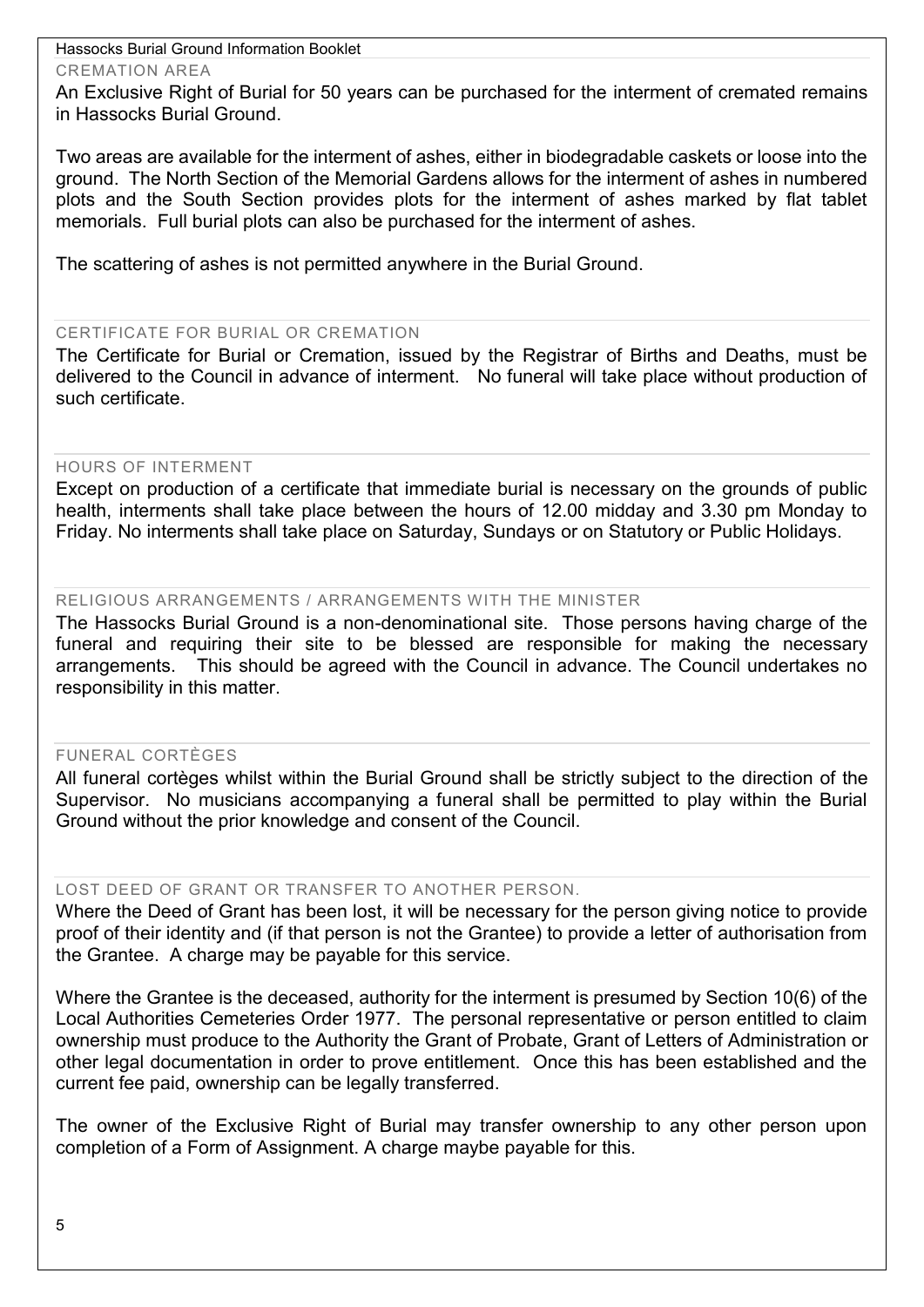# 4. MEMORIALS

#### <span id="page-5-0"></span>FULL BURIAL PLOTS

All headstones must be of monolith or ground anchor design and must comply with BS8415. Headstones must be made of natural stone and the maximum dimensions must not exceed 75cm high (from ground level), 60 cm wide and 10cm deep**.** (30 x 24 x 4 inches).

A base may be included as part of the headstone and should not exceed 60 cm wide x 30 cm deep x 7.5 cm high ( 24 x 12 x 3 inches). One inch of the base will be below ground and resting on a plinth. All fixings are to be BS 8415 compliant. The base may contain a recessed vase for flowers. The base will take up the majority of the designated planted area in front of a headstone so please bear this in mind.

The installation of memorials must adhere to the National Association of Memorial Masons Guidelines.

#### CREMATION PLOTS

There are two sections for the interment of ashes in the Memorial Gardens.

The North Section adjacent to the Memorial Walls, provides cremation plots where ashes are marked with a number plaque inserted into the ground. Wall spaces can be purchased separately for inscriptions directly onto the wall either with or without ashes interments.

The South Section provides cremation plots marked with a flat tablet memorial. All tablets must be a maximum of 30cm x 30cm (12 x 12 inches) and made of polished, grey granite. They must be laid flat and level with the ground surface.

#### MEMORIAL APPLICATIONS

No memorial shall be erected anywhere within the Burial Ground except over a grave in respect of which the Exclusive Right of Burial has been granted or with the written permission of the Council.

An application for permission to erect a memorial shall be made on the Council's form; this should contain a dimensioned drawing or illustration of such memorial and include a copy of every inscription. This form should be submitted to the Council and be accompanied by the appropriate fee. No memorial shall be permitted unless written permission, signed by the Clerk or his / her nominated representative has first been obtained. **The grave number must be engraved in the approved location on any memorial, prior to erecting the memorial**.

In giving approval for a memorial the Council will consider the safety of the design and whether it could cause offence.

In respect of vandalism, Hassocks Parish Council reserves the right, in certain circumstances, to recharge plot owners for repairs or making good.

#### ADDITIONAL INSCRIPTIONS

Additional inscriptions to memorials can be made by contacting a Monumental Mason, who will submit your application to the Council for approval. The stonemason will require the grave number and the grant number before he can send in your application. A copy of every additional inscription must be submitted to the Council for written consent before the work is commenced.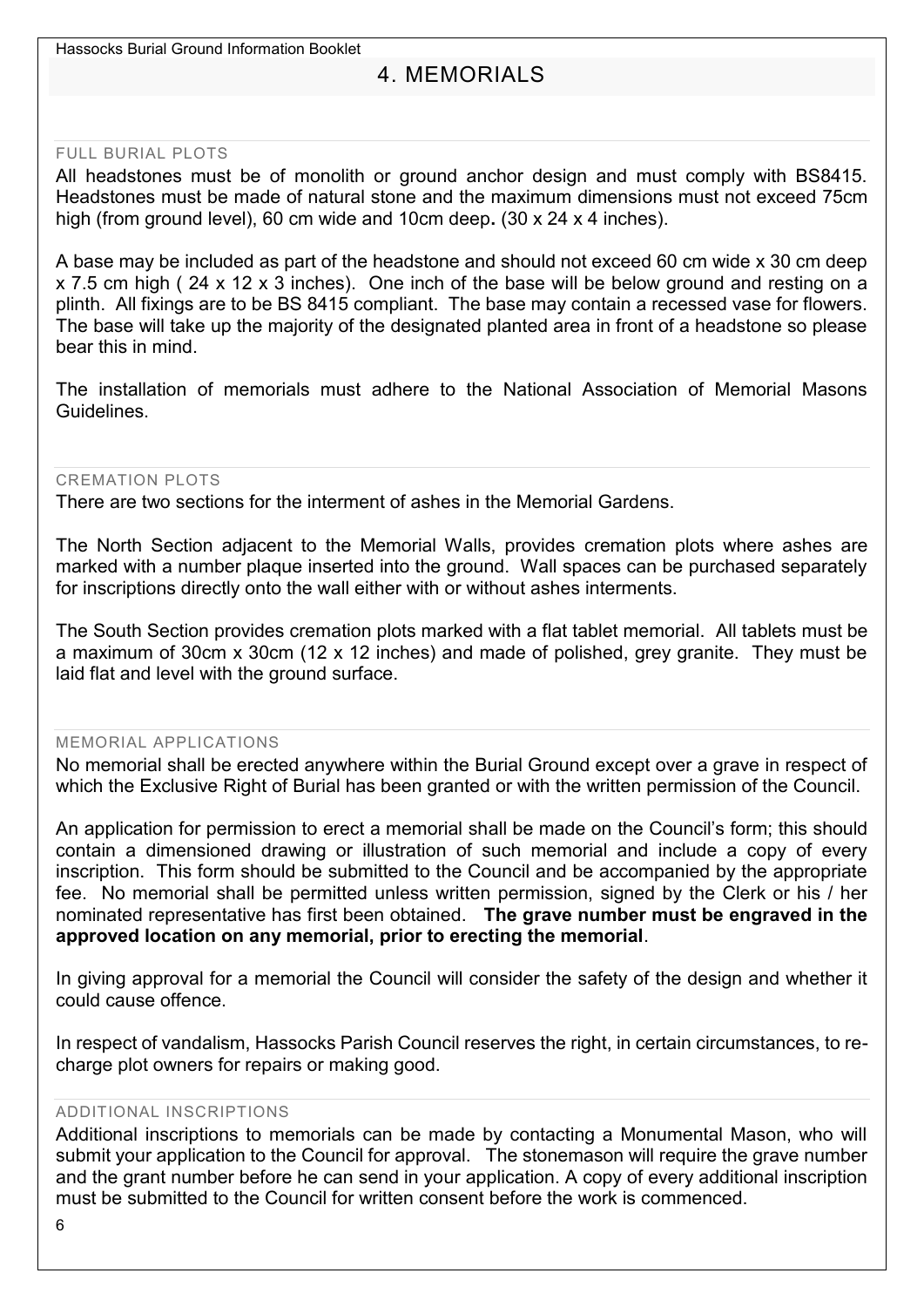#### TEMPORARY WOODEN MARKERS

A wooden marker of no more than 75cm high x 60cm wide is allowable following an interment for a period not exceeding six months. The Council reserves the right to remove wooden markers from the Burial Ground after this point.

#### GRAVE AFTERCARE

Newly dug graves will be top filled and seeded once they have settled, (which is usually a period of twelve weeks after the burial date (subject to weather and ground conditions). No memorial should be placed on a new grave within the first six months.

#### MAINTENANCE OF MEMORIALS

The owner of the Deed of a grave space is responsible for ensuring that the memorial is kept in a good state of repair and shall also be responsible for the removal of the memorial to give access for re-opening of the grave should the need arise. If action has to be taken to make safe any memorial due to lack of maintenance or inadequate installation then the council may take steps to recover any costs incurred from the Deed Holder.

#### REMOVAL OF MEMORIALS

From time to time it may become necessary for the Council to make safe or relocate a memorial without being able to contact the deed holder beforehand. Such circumstances might include action following vandalism, the need to line up memorials or the need to relocate memorials temporarily to avoid damage when access may be require to excavate new or re-open adjacent grave plots. If it becomes necessary to relocate a memorial temporarily to allow excavations of an adjacent grave, the memorial will be removed and refitted at the cost of the Council.

#### MONUMENTAL MASONS

Monumental Masons, usually in conjunction with Funeral Directors, are able to give help and advice on the size and type of your headstone. Once you have chosen a suitable memorial, they will submit your request to the Council for approval. The Monumental Mason will require the grave number and deed number from you before he can send your application.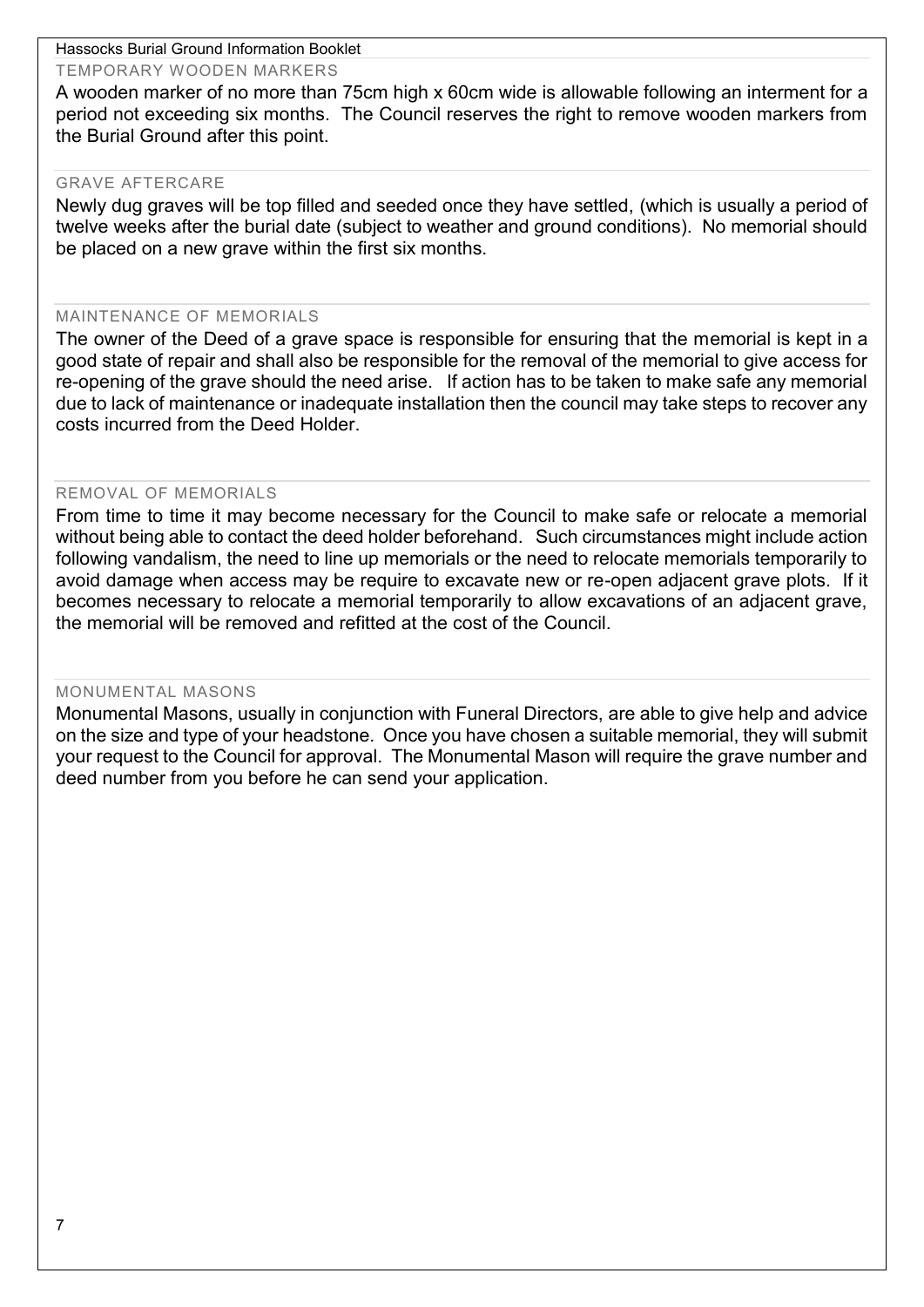# 5. THE BURIAL PLOT

#### <span id="page-7-0"></span>VASES AND OTHER CONTAINERS

Free standing vases and plant containers may be placed on individual graves within the designated planted area. Due to health and safety considerations, such containers must NOT be of a breakable\* nature and these will be removed by the Council staff. **The Parish Council will not be held responsible for any loss or damage to items left at the Burial Ground, this is particularly relevant during mowing and strimming periods.**

Breakable\* - including but not limited to: glass, china, ceramic. Due to health and safety considerations, when assessing the fragility of item, the Council will always take a more cautious approach.

Free standing stone vases are permitted but must be located within the planted area in-front of the headstone. A maximum of one free standing vase is permitted.

#### PLANTING OF GRAVES

The planting of small annual bedding plants, bulbs and low growing shrubs (not exceeding 20cms in height) on graves and on ashes plots is permitted within the designated area.

Graves: In front of a headstone, to a maximum area of 60cm wide x 30 cm deep (24 x 12 inches). If a headstone has a base this will take up the majority of the designated planted area in front of a headstone so please bear this in mind.

Tablet Plots (South section): Directly behind the tablet to a maximum area of 30cm wide x 15cm deep (12 x 6 inches)

Numbered Plots (North section): Behind the number to a maximum area of 15cm x 15cm (6 x 6 inches)

Please note, planting to the rear or sides of the headstone or tablet is not permitted due to the impact on other burial areas.

The maintenance of any planting is the responsibility of the grave owner. If planting becomes overgrown it will be removed by a representative of the Council. **The Parish Council will not be held responsible for any loss or damage to plants or flowers on plots, this is particularly relevant during mowing and strimming periods**.

#### FLORAL TRIBUTES

Visitors are requested to remove, and dispose of, any wrapping around flowers, and to ensure that any wreaths or flowers placed on a grave are removed as soon as they become wilted. In the event that this does not happen, wreaths and floral tributes will be removed by Council staff.

A compost bin is provided in the Burial Ground for the disposal of compostable items, and a litter bin for all other rubbish.

#### OTHER TRIBUTES

Tributes of sentimental value can be placed on the site, but within the boundary of the designated planting area. These must not be of a breakable nature. Items which are offensive or disrupt the peace (wind chimes for example) will be removed by Council staff and placed in the cabinet by the composting area for you to collect. The Council will not be held responsible for any loss or damage to items removed in implementing this policy.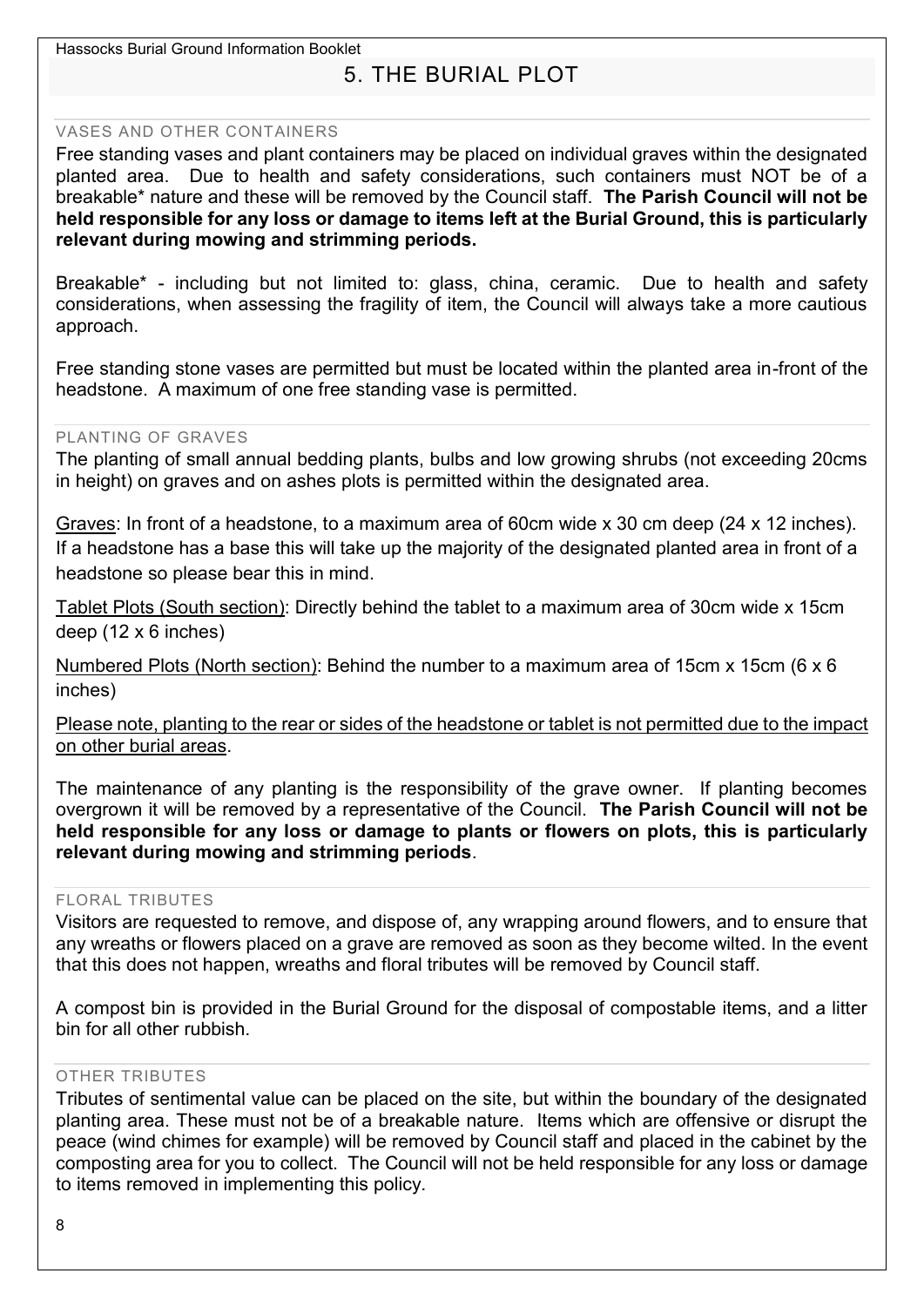#### 6. FEES & CHARGES

<span id="page-8-0"></span>Table of Fees, Payments and Sums, fixed by the Parish Council acting as the Burial Authority for the Parish of Hassocks to apply from 1 April 2022 - **the following fees are applicable for parishioners of Hassocks only**.

*Please note that the Exclusive Right of Burial fee and charges relating to memorials for those residing outside of the Parish of Hassocks will be five times those stated below. However should the interment relate to a child of 18 years or under, no fees will be applied for residents or non-residents.*

**Note (1) - All matters regarding the digging of graves, the cost of memorials, the erection and engraving of memorials can be arranged with the Funeral Director, who will then be responsible for the arrangements, and for charging for all costs arising from an interment.** Fees shown below do not include the digging of graves.

Fees for a person whose age at the time of death exceeded 18 years.

BURIAL AREA.

Exclusive Rights of Burial and First Interment in Earthen Graves for a period of 50 years (See note 1 above).

Single plot depth. £392.00

Double plot depth. £510.00

Second interment – ashes or coffin. £127.00

CREMATED REMAINS AREA.

Exclusive Right of Burial and First Interment of ashes in a cremated remains area for a period of 50 years (See note 1 above)

### **North Section - Memorial Wall Area**

First interment and numbered ground marker. £215.00

To purchase a plaque on the Memorial Wall and permission for an inscription. £33.00

### **South Section - Tablet Area**

First interment and permission for a Memorial Tablet. £279.00

Second Interment of cremated remains in either section. £107.00

### **MEMORIALS AND OTHER CHARGES**

For the right to erect a headstone within the burial ground on a grave in respect of which the exclusive Right of Burial has been granted. £127.00

For the right to have additional inscription on an existing Memorial Headstone. £63.00

For the right to have an additional inscription on an existing Memorial Tablet. £20.00

Search Fee. £34.00 per hour.

Replacement, transfer or amendment of Deed of Grant. £57.00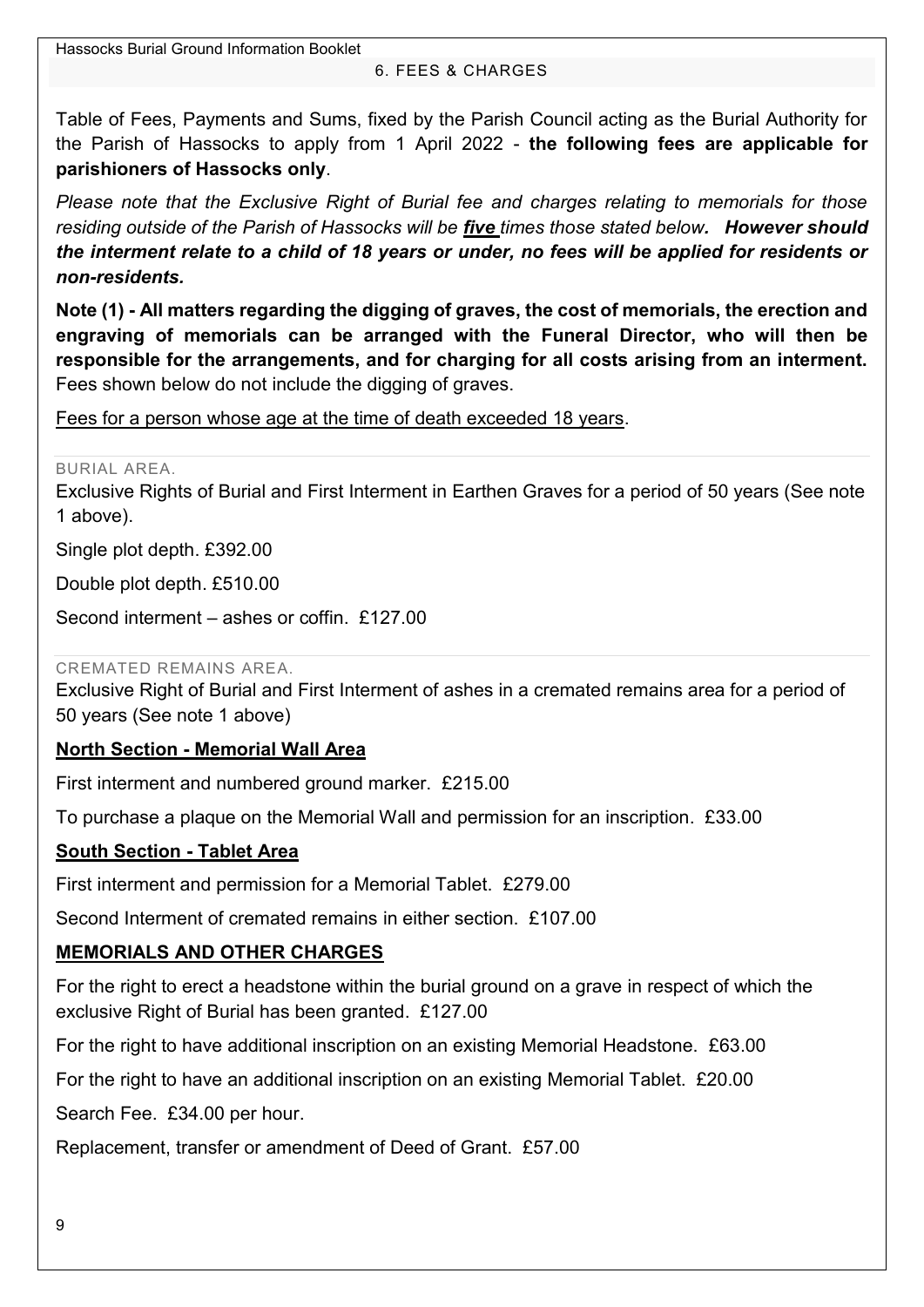<span id="page-9-0"></span>

#### **BURIAL AREA**



**Path**